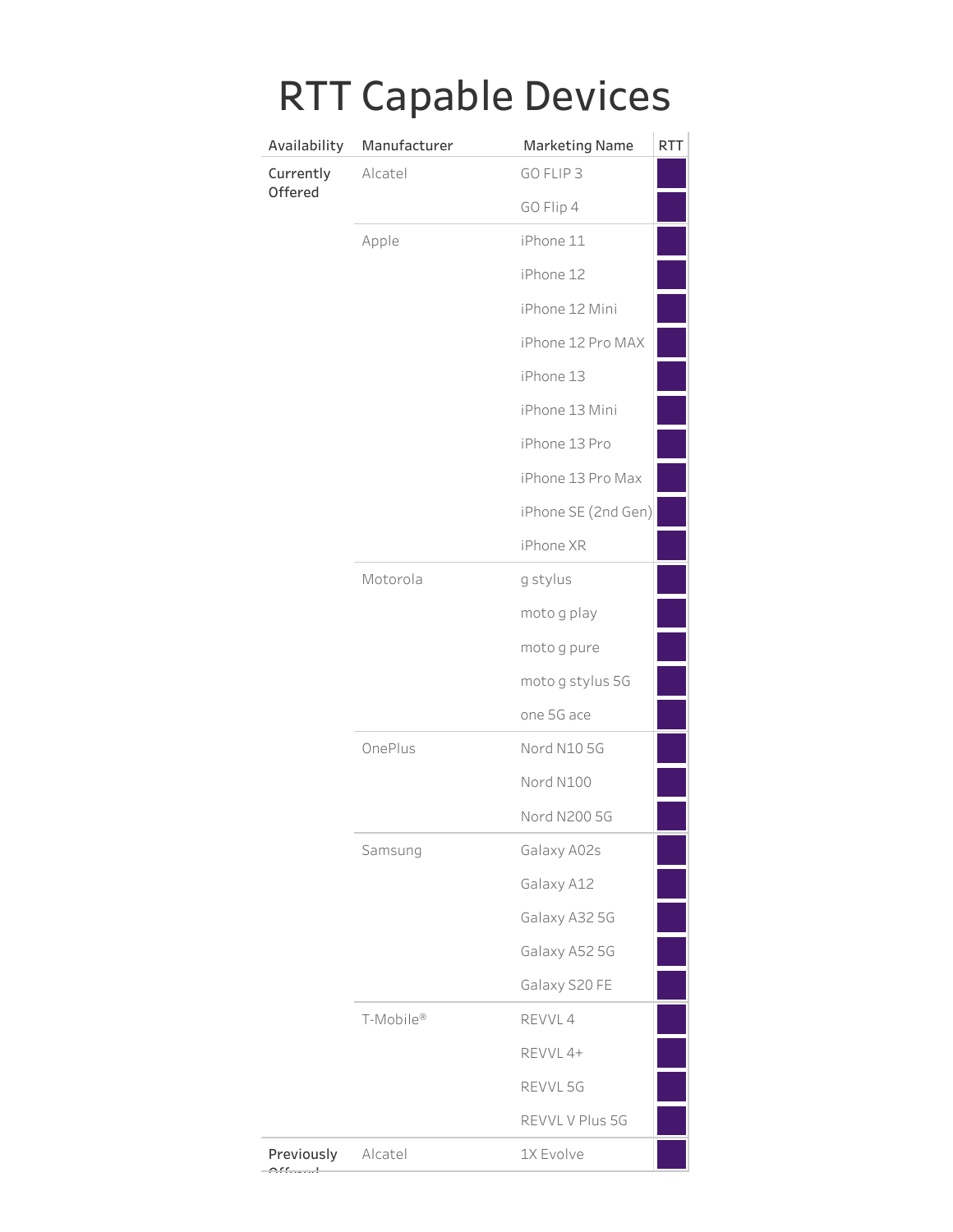| IN I                  |              | Capable Devices       |            |
|-----------------------|--------------|-----------------------|------------|
| Availability          | Manufacturer | <b>Marketing Name</b> | <b>RTT</b> |
| Previously<br>Offered | Alcatel      | 3V                    |            |
|                       |              | Alcatel 7             |            |
|                       | Apple        | iPhone 6s             |            |
|                       |              | iPhone 6s Plus        |            |
|                       |              | iPhone 7              |            |
|                       |              | iPhone 7 Plus         |            |
|                       |              | iPhone 8              |            |
|                       |              | iPhone 8 Plus         |            |
|                       |              | iPhone 11 Pro         |            |
|                       |              | iPhone 11 Pro Max     |            |
|                       |              | iPhone 12 Pro         |            |
|                       |              | iPhone SE             |            |
|                       |              | iPhone X              |            |
|                       |              | iPhone XS             |            |
|                       |              | iPhone XS Max         |            |
|                       | Coolpad      | Legacy                |            |
|                       | Foxx         | Miro                  |            |
|                       | LG           | Aristo 2              |            |
|                       |              | Aristo 3              |            |
|                       |              | Aristo 3 Plus         |            |
|                       |              | Aristo 4+             |            |
|                       |              | Aristo 5              |            |
|                       |              | K30                   |            |
|                       |              | K40                   |            |
|                       |              | K51                   |            |
|                       |              | $Q7+$                 |            |
|                       |              | Stylo 4               |            |
|                       |              | Stylo 5               |            |
|                       |              | Stylo 6               |            |
|                       | Motorola     | G7 Play               |            |

## RTT Canable Devices